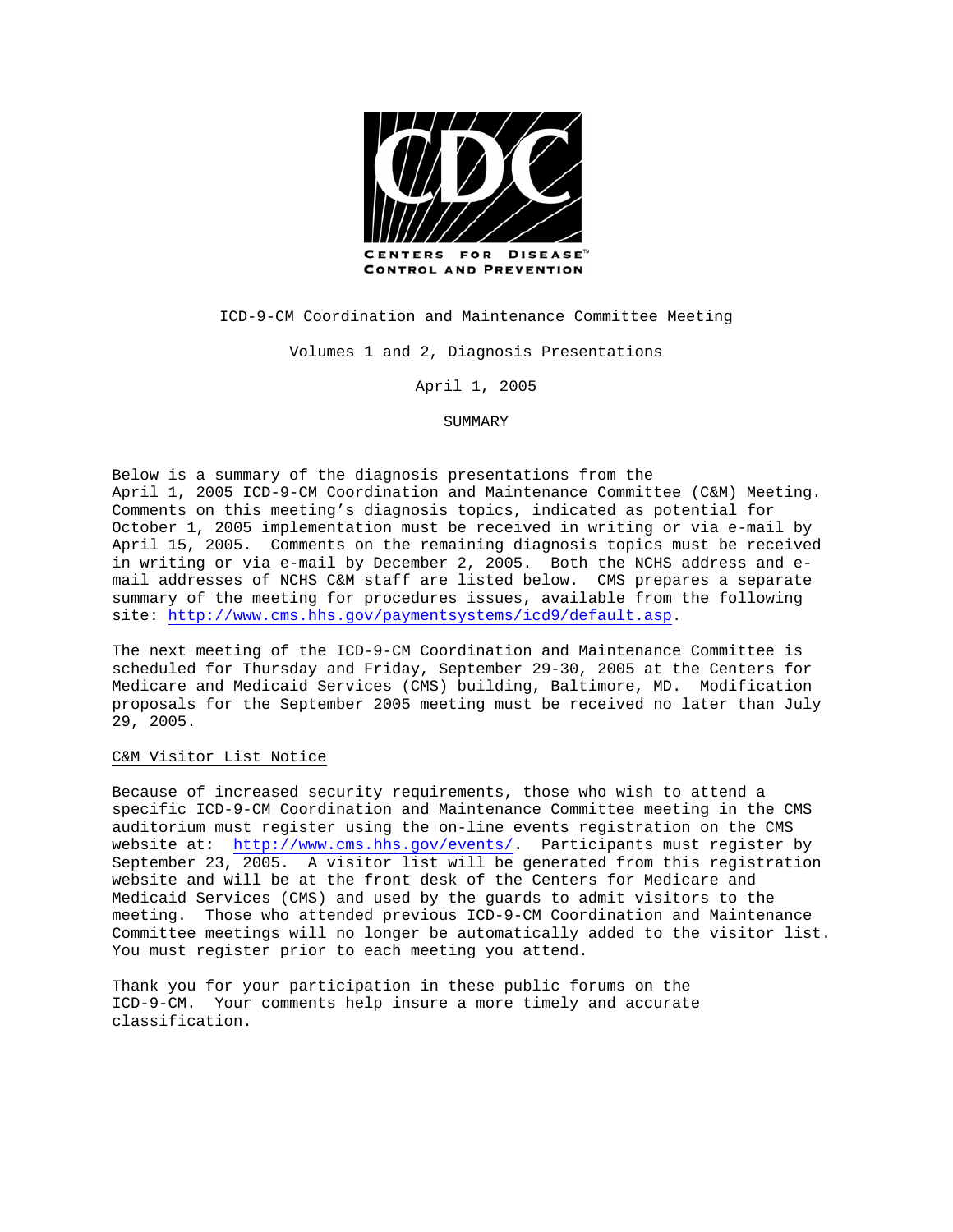| Mailing Address: | $Fax: (301)458-4022$    | National Center for Health Statistics<br>ICD-9-CM Coordination and Maintenance Committee<br>3311 Toledo Road, Room 2402<br>Hyattsville, Maryland 20782 |  |
|------------------|-------------------------|--------------------------------------------------------------------------------------------------------------------------------------------------------|--|
| Donna Pickett:   | Room 2402<br>$E$ -mail: | $(301)$ 458-4200<br>dfp4@cdc.gov                                                                                                                       |  |
| Amy Blum:        | Room 2402<br>$E$ -mail: | $(301)$ 458-4200<br>alb8@cdc.gov                                                                                                                       |  |
| David Berglund:  | Room 2402<br>$E$ -mail: | $(301)$ 458-4200<br>zhc2@cdc.gov                                                                                                                       |  |
| Lizabeth Fisher: | Room 2402<br>$E$ -mail: | $(301)$ 458-4200<br>llw4@cdc.gov                                                                                                                       |  |

NCHS Classification of Diseases web page: <http://www.cdc.gov/nchs/icd9.htm>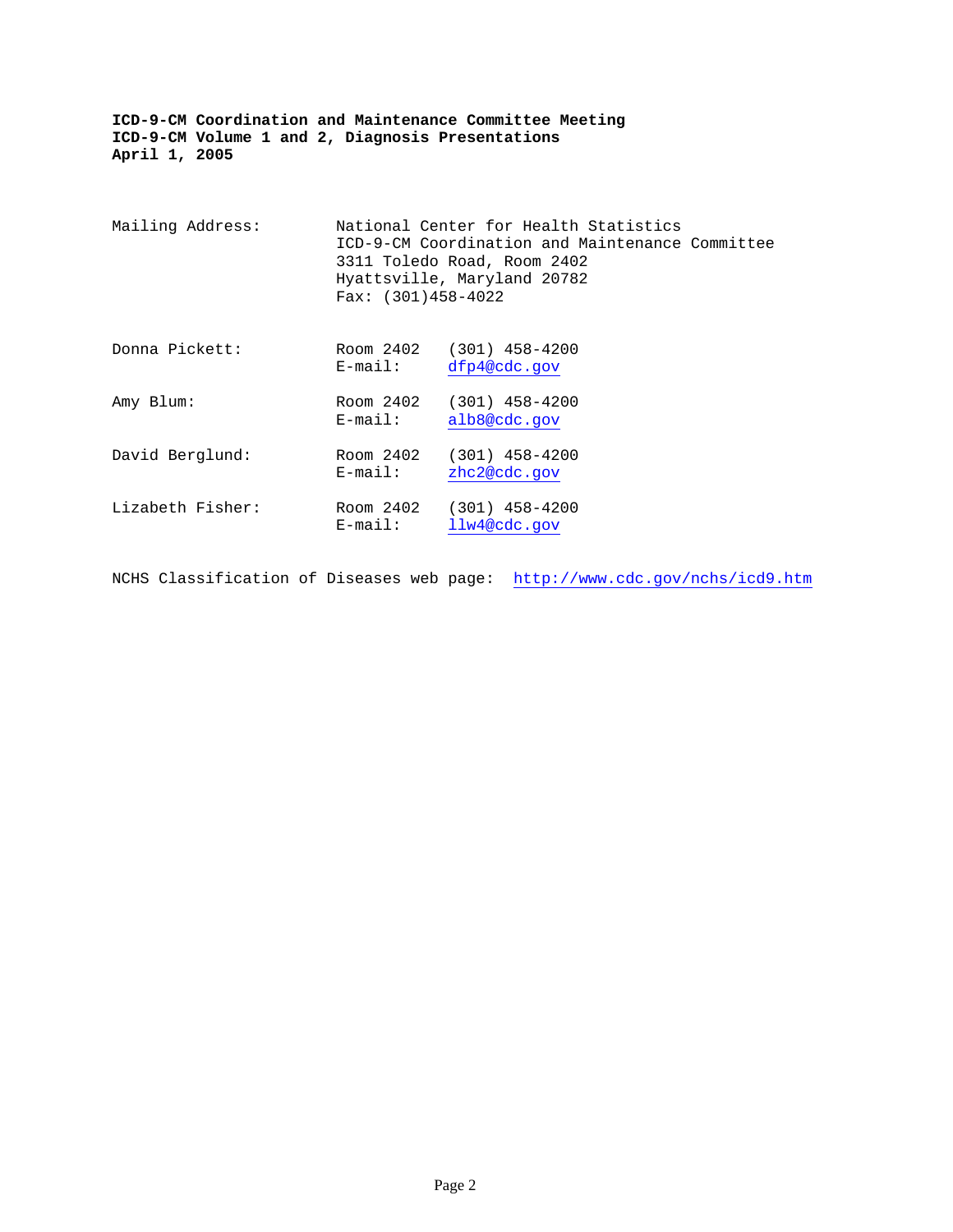#### Welcome and Announcements

Donna Pickett welcomed all in attendance to the diagnosis portion of the ICD-9-CM C&M meeting.

The time line for diagnosis changes, included in the proposal packet, was reviewed. Important dates of note are April 15, 2005 for comments on proposals presented today that have potential to become effective on October 1, 2005. Comments for the remainder of today's meeting topics are due by December 2, 2005 and it was strongly recommended, to ensure timely delivery, that they be submitted via email or express mail. Proposals for consideration at the September 30, 2005 meeting must be received by July 29, 2005.

A summary of today's meeting as well as related presentations and statements will be posted to the NCHS Classifications of Diseases and Functioning & Disability web site within a couple of weeks.

Continuing Education certificates were made available at the conclusion of the meeting. There were 6 hours of continuing education awarded for the diagnosis portion of the meeting.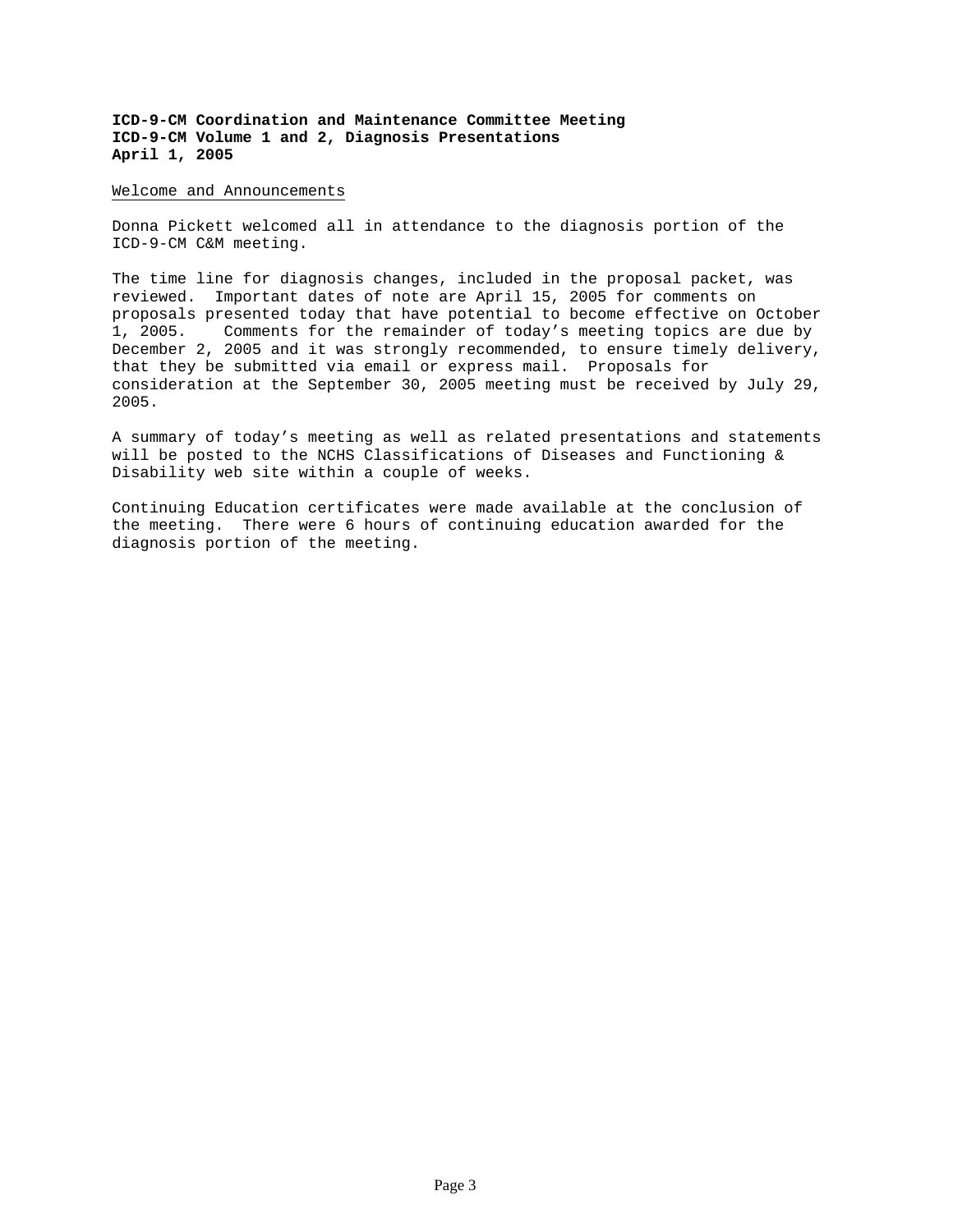SUMMARY OF COMMENTS AND DISCUSSION OF VOLUMES 1 AND 2 TOPICS The following topics were presented at the meeting. (See attached topic packet):

### Sleep disorders

Michael J. Sateia, M.D., representing the American Academy of Sleep Medicine (AASM) presented clinical background on the new codes proposed. Today's proposal included codes for conditions at the October 2004 meeting (with codes renumbered) as well as new codes proposed for circadian rhythm sleep disorders, parasomnias, and sleep related movement disorders. The proposal to move restless leg syndrome from current code 333.99 to a new code was withdrawn. The Academy is requesting that all codes be implemented at the same time, October 1, 2005, rather than staggered over two years. **Written comments regarding this topic must be received no later than April 15, 2005.** 

#### Epilepsy

Gregory Barkley, M.D., representing the American Academy of Neurology, presented clinical information regarding this proposal. Comments included recommending adding an inclusion term to code 780.39 such as "seizure episode NOS" to help differentiate when to use this code vs. 345.9. It was observed that the current proposal does not move convulsive disorder from 780.39. It was recommended to drop the "s" from the code titles for 780.31 and 780.39. Jeffrey Linzer, M.D., representing the American Academy of Pediatrics, recommended having two codes for febrile seizures to differentiate between simple and complex. NCHS will look into the classification of febrile seizures in ICD-9-CM.

## Cracked tooth

This proposal was submitted by Delta Dental. A representative of the American Dental Association (ADA) recommended that NCHS contact them to see if the terminology suggested in this proposal is in agreement with the ADA terminology.

## Dental code modifications

There were no comments regarding this proposal.

#### Possible/Probable guideline

Donna Pickett presented results of an informal survey done by the America Health Information Management Association (AHIMA) and AHA (American Hospital Association). The survey sought input as to whether coding guidelines for coding possible and probable diagnoses should be the same. Currently inpatient guidelines dictate to code these diagnoses as if confirmed, while outpatient guidelines instruct to code only to the highest known condition (usually a symptom code). The PowerPoint file for this presentation will be available on line. Comments following her presentation included:

- Healthcare reimbursement programs are different in the U.S. than in Canada and Australia, so evaluating their policies vs. the U.S. should take that into consideration.
- If a modifier is to be used to indicate this, a change to the proposed UB-04 would be needed.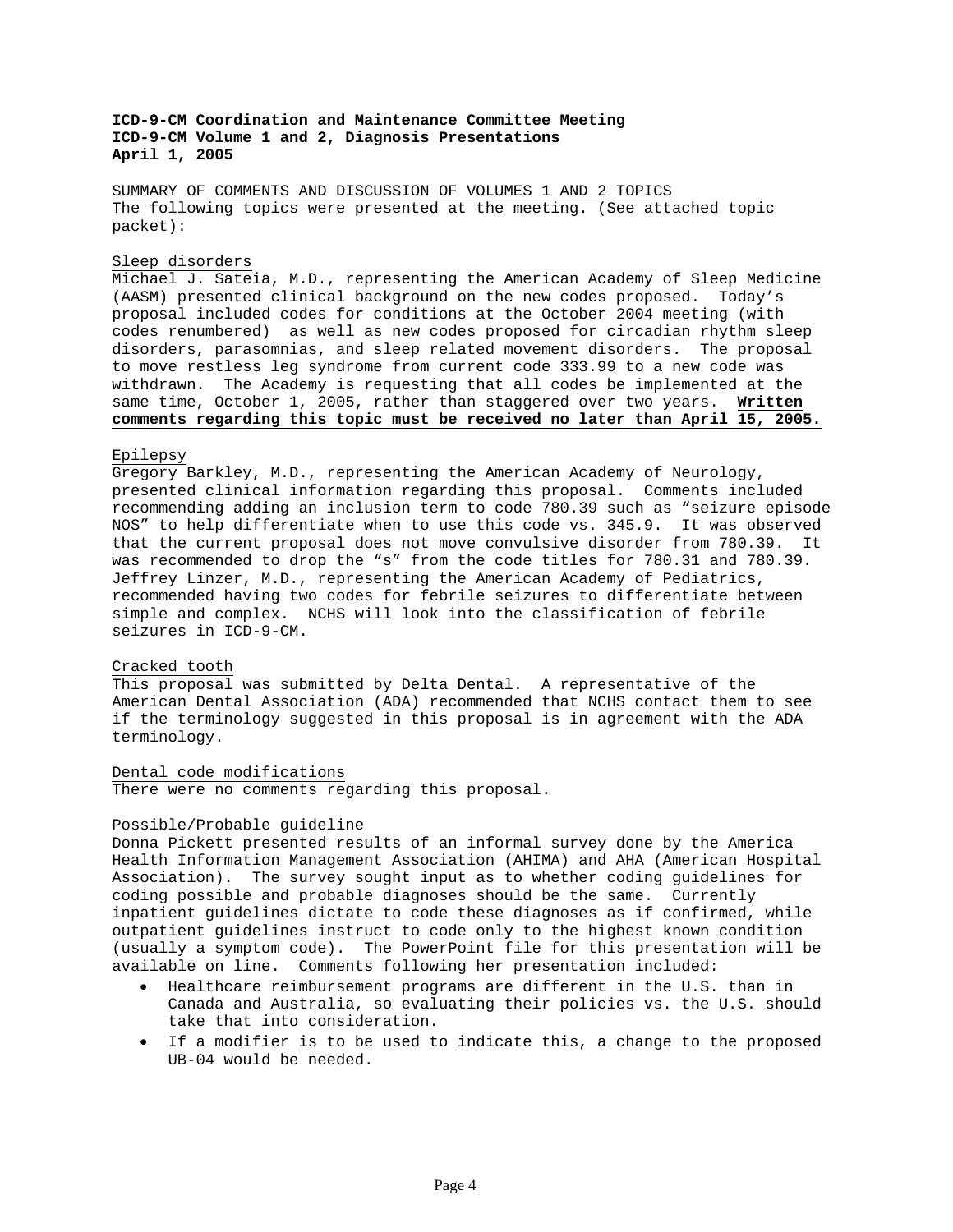- The application of current quideline of "stated at the time of discharge" is often violated when some coders interpret that as "if seen in the chart". There should be a distinction.
- AHA survey was of a small group but not meant to be large survey. A more formal survey of all members could be done if necessary.
- Data researchers will see a downward trend right away; consider looking at how other countries worked this out.
- Consider applying the probable/possible rule only to the principle diagnosis and not secondary diagnoses.
- One should not use treatment of a condition as criteria of whether or not to code a diagnosis. Sometimes no treatment is the treatment.
- Is there a way to find out what percentage of discharges would be affected?
- Researchers would benefit from a sixth digit to show this.
- Would be helpful to know what diagnoses are difficult to diagnose, then perhaps modify guidelines for just those conditions.
- Would all cases where a symptom code would now be assigned instead of probable diagnosis be denied payment?
- A change to the inpatient guideline will have a bigger impact on facilities with largest differential diagnosis caseload.
- A more structured research on this was suggested, such as an evaluation study.
- Consider using modifier of "Q" (for questionable diagnosis), as in Canada.
- Look at expanding codes in the V71 category (Observation and evaluation code) to fifth digit to indicate probable/possible diagnosis.
- Have an additional modifier for conditions that get "ruled out".
- AHIMA has heard from patients who have difficulty getting these diagnoses expunged from their record after they have been coded. This sometimes takes years and affects insurance eligibility.
- This will be a bigger problem in the electronic record.
- What is the quality of data right now with these conditions being coded this way?
- Could an item be added to the UB-04 similar to the new item "present on admission"?

## Sepsis coding

An open discussion was held to obtain feedback on the application of the codes for SIRS, sepsis and septic shock. Walter Linde-Zwirble of ZD Associates was available for questions from the audience, regarding these conditions.

Comments included the following:

- It is important to find out whether the organ dysfunction was due to the systemic inflammatory response.
- The presence of an infection does not always indicate that the 995.92 (SIRS due to infectious process) should be used. Sometimes a patient may have other underlying cause of the organ dysfunction (such as COPD causing respiratory failure) rather than the inflammatory response to infection.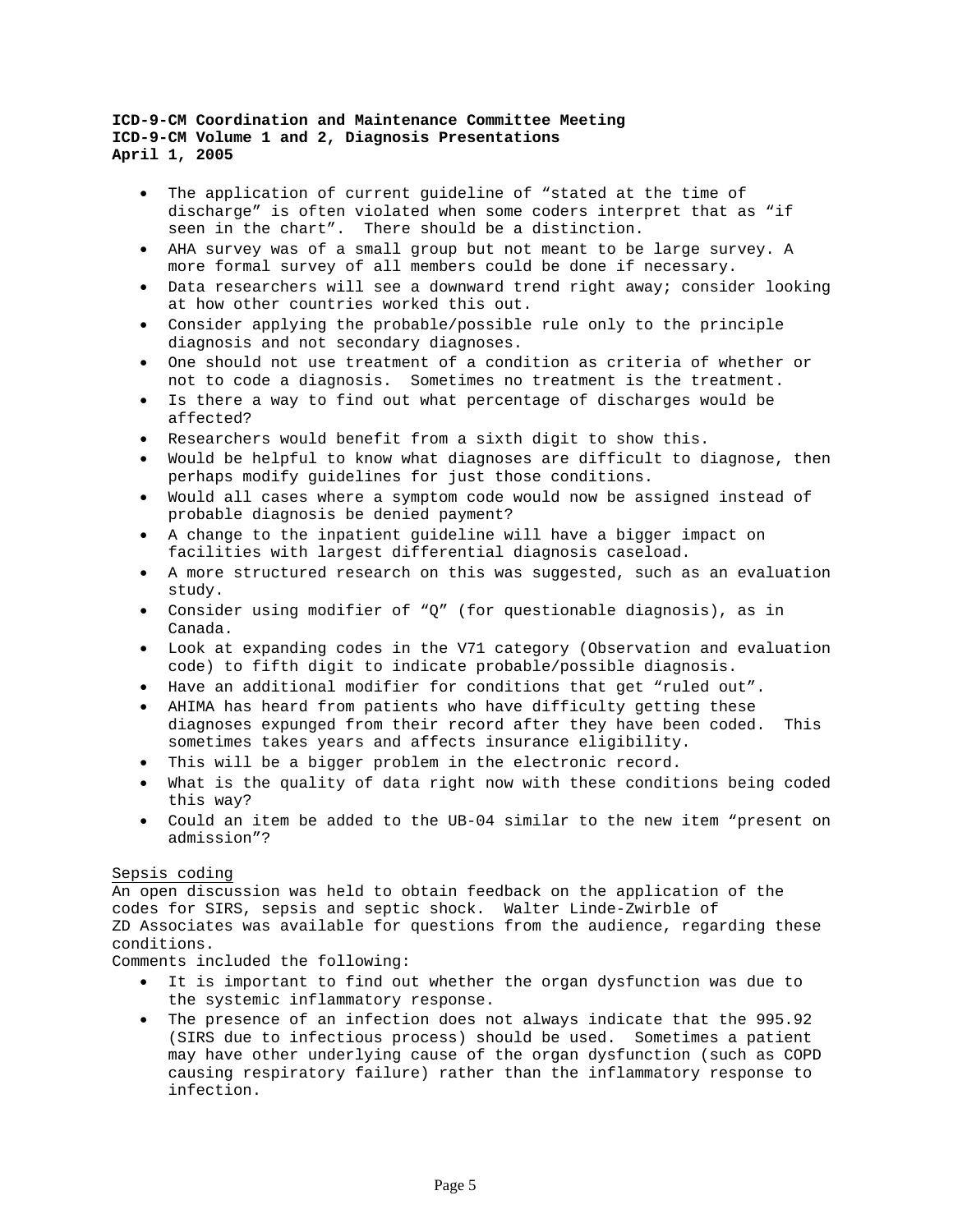- ICD-9-CM accommodated coding an infection well and coding organ dysfunction well; the reason for the need of codes for SIRS was to indicate when the systemic inflammatory response caused the organ dysfunction, and whether or not an infection was the precipitating event.
- A review of 2003 MEDPAR data showed that when code 995.92 was used, it corresponded to severely ill patients, with intensive need for resources, and thus was similar to the clinical picture intended for this code.
- Coders need clear guidelines on sequencing, especially when to apply the chapter specific guidelines vs. overarching guidelines for assignment of principal diagnosis. Newly released guidelines (for April 1, 2005) did not address this.
- There are many problems with how the terms sepsis, septicemia and severe sepsis and septic shock are used. They are not always used consistently. It is problematic to get physicians to document this correctly for coding purposes.
- Many different scenarios were presented as questions as to how to sequence these codes.
- One of the example scenarios was pneumonia, with subsequent respiratory failure. It was stated by Walter Linde-Zwirble that this would equate to severe sepsis. However, it was commented that it would not be appropriate for a coder to assign this diagnosis without it being documented in the record.
- Walter Linde-Zwirble also described an example scenario where multiple disorders were present, such as COPD, CHF, and pneumonia, potentially with sepsis, along with respiratory failure. In such a case, it may not be so clear which one caused the respiratory failure. It was commented that in such cases where the record was not clear, it would be appropriate to query the physician. Walter Linde-Zwirble commented that he would not want the default to be to assume severe sepsis in such cases.
- SIRS, inflammatory response, has many causes. If caused by infection that is sepsis. Organ failure associated with or due to an inflammatory response that was caused by an infection is severe sepsis. However, it is difficult to tell what the cause was sometimes, both for the physician, and subsequently for the coder.

This information will be reviewed by the cooperating parties.

## Compartment syndrome

Jeffrey Linzer, M.D., representing the American Academy of Pediatrics recommended considering where compartment syndrome of the ankle should be indexed.

## Hematology issues

Dr. Linzer offered several suggestions for slight modifications to this proposal. The topic packet has been updated to reflect this.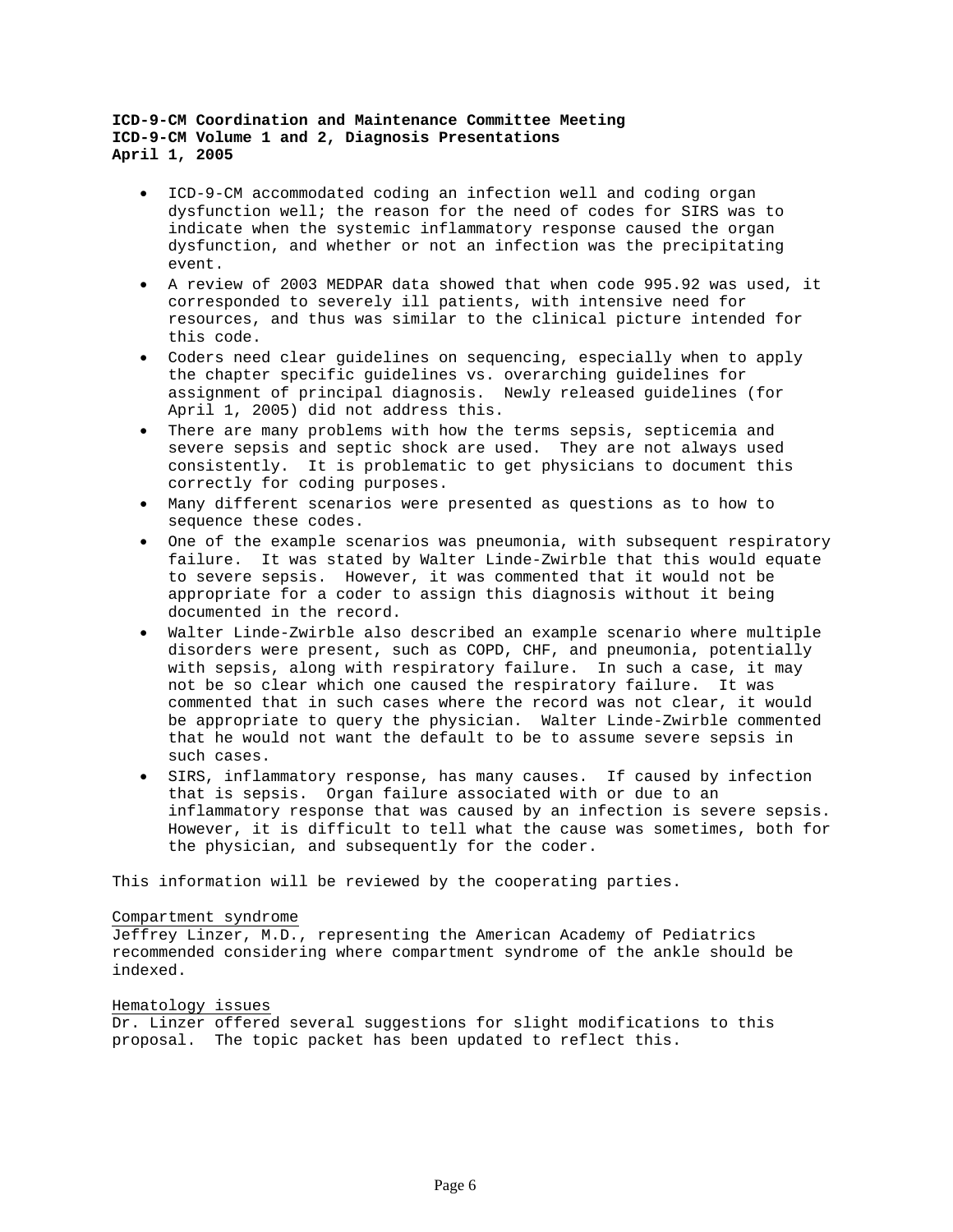## Psoas muscle abscess

Since this is currently indexed to tuberculosis of bones and joints, it was suggested to have an excludes note for this at proposed code 567.31, Psoas muscle abscess.

### Aspiration syndrome, part 2

Dr. Linzer recommended implementing these proposed codes along with those previously proposed, effective October 1, 2005 (rather than some this year and some on October 1, 2006). **Written comments regarding this topic must be received no later than April 15, 2005.** It was also suggested to review the title proposed for new codes 779.85 and 779.86 as to whether it should be "aspiration of postnatal stomach contents" or "postnatal aspiration of stomach contents". It was also questioned as to whether these codes should be in the 770.1 subcategory rather than here. 770.8 was suggested as a possible location for these codes.

## Torsion dystonia and athetoid cerebral palsy

Laura Powers, M.D., representing the American Academy of Neurology presented a list of conditions included in drug induced movement disorders (see separate file). She suggested re-titling proposed code 333.85 to read "Subacute dyskinesia due to drugs" and to include orofacial dyskinesia due to drugs in this code. This proposal has been updated in the topics packet, to reflect comments.

#### Myelitis

One person asked where acute myelitis would be indexed. Dr. Powers stated that it would be appropriate to code "acute myelitis" to the code for "acute transverse myelitis." A suggestion was made to exclude 060.41, West Nile virus with encephalitis, from proposed new code 323.01, Encephalitis and encephalomyelitis in viral diseases classified elsewhere. Another suggestion was made to revise the title of code 323.9, Unspecified cause of encephalitis.

#### Postnasal drip

A suggestion was made to index the various causes of postnasal drip to the main term "Drip" and cross reference "postnasal drip" to these entries. The topics package has been changed to reflect this comment.

#### Nonasthmatic bronchospasm

Dr. Linzer stated that this proposed new code would help track pediatric patients with a history of reactive airway disease that are not yet diagnosed with asthma.

#### Body Mass Index (BMI), pediatric

Dr. Linzer suggested that the inclusion term for the BMI codes also be added to code V65.3, Dietary surveillance and counseling. The topics package has been modified to reflect this comment.

One person suggested changing proposed codes for adult BMI range of 25-29 to match their actual BMI value (ex, change proposed code V85.21, Body Mass Index 25.0-25.9, adult to code V85.25). It was felt this would make it easier for coders and researchers to translate BMI value to BMI code.

Transfusion related acute lung injury (TRALI) No comments were made regarding this proposal.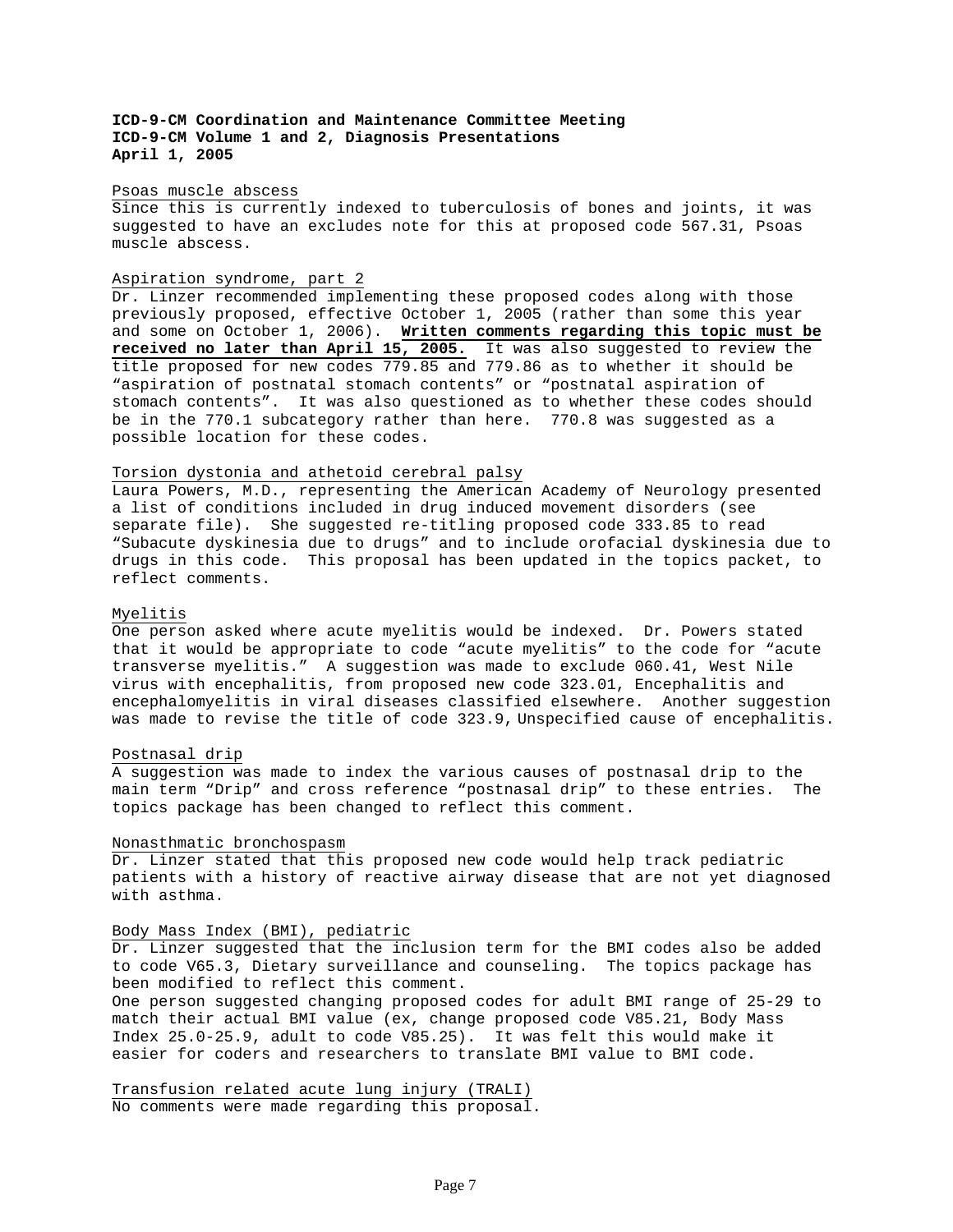#### Genetic testing

It was recommended that these codes be implemented this October 1, 2005 along with the new codes in V26.3. **Written comments regarding this topic must be received no later than April 15, 2005.** In addition a comment was made that if these new codes are not implemented this October, there should be instructions as to how to code this in the interim until October 1, 2006.

## Inconclusive imaging tests due to excess body fat

There was discussion about whether to place this diagnosis in proposed new code V72.51 or under the abnormal test results category of 793. This will be further reviewed by NCHS.

Encounter for hearing examination following failed hearing screening No comments were made regarding this proposal.

### Central pain syndrome, postoperative pain

Concern was raised as to when and for how long to apply post-op pain codes, especially in non-acute care settings such as home health. One comment raised the issue of potential use of a complication code for pain, and how this might affect pay for performance issues. Dr. Powers suggested that central pain syndrome be assigned to a code in the Neurology chapter and to also include thalamic pain syndrome (currently indexed to code 348.8) and myelopathic pain. Dr. Linzer suggested using 349.3 for both central pain syndrome and postoperative pain.

## Sensorineural hearing loss

No comments were made regarding this proposal.

## Encounter for pregnancy test, pregnancy confirmed

One commenter raised the question of having V codes that incorporate test results (positive and negative). Dr. Linzer supported this new code as it could be useful for referral of adolescent girls that present for pregnancy testing in hospital emergency departments. The requestor, the American College of Obstetrics and Gynecology has recommending that this code be considered for implementation effective October 1, 2005. **Written comments regarding this topic must be received no later than April 15, 2005.**

Other conditions or status of mother complicating pregnancy No comments were made regarding this proposal.

Bariatric surgery status No comments were made regarding this proposal.

Elevated tumor associated antigens [TAA] No comments were made regarding this proposal.

Antepartum testing on father One person commented that this will be useful for billing claims for father's testing.

Macrophage activation syndrome No comments were made regarding this proposal.